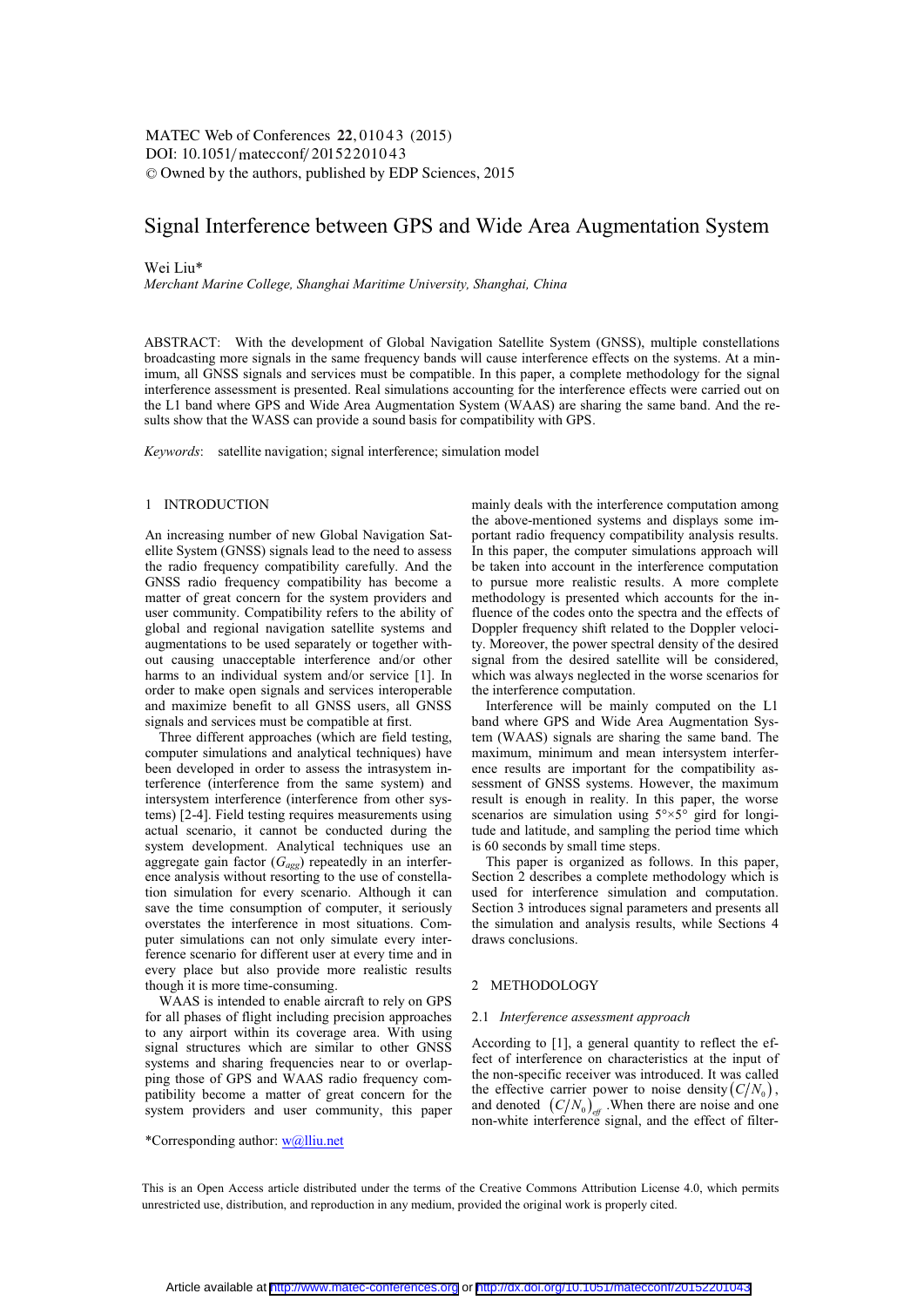ing can be neglected within the pass-band, the effective  $C/N_0$  can be written as follows:

$$
\left(\frac{C}{N_0}\right)_{\text{eff}} = \frac{C \int_{-\beta_r/2}^{\beta_r/2} G_s(f) df}{N_0 \int_{-\beta_r/2}^{\beta_r/2} G_s(f) df + C_1 \int_{-\beta_r/2}^{\beta_r/2} G_s(f) G_i(f) df} \tag{1}
$$

Where  $G_s(f)$  is the normalized power spectral density of the desired signal; *C* is the received power of the useful signal.  $N_0$  is the power spectral density of the thermal noise. In this paper, we assume that  $N_0$  is -201.5 dBW/Hz;  $G_l(f)$  is the normalized spectral density of the interference signal;  $C_i$  is the received power of the interference signal;  $\beta_r$  is the receiver front-end bandwidth.  $C$ <sup>l</sup>  $\beta_{\scriptscriptstyle r}$ 

The  $(C/N_0)_{\text{eff}}$  can be interpreted as the carrier power to noise density ratio caused by an equivalent white noise that would yield to the same correlation output variance obtained in presence of the interference signal. When there are the intrasystem interference and the intersystem interference, the  $(C/N_0)_{eq}$ can be expressed as follows:  $\left(C/N_0\right)_{\textit{eff}}$ 

$$
(C/N_0)_{eff} = \frac{C \int_{-\beta_r/2}^{\beta_r/2} G_s(f) df}{N_0 \int_{-\beta_r/2}^{\beta_r/2} G_s(f) df + \sum_{i=1}^M \sum_{j=1}^{K_i} C_{i,j} \int_{-\beta_r/2}^{\beta_r/2} G_s(f) G_{i,j}(f) df}
$$

$$
= \frac{C}{N_0 + \sum_{i=1}^{M} \sum_{j=1}^{K_i} C_{i,j} \frac{\int_{\beta_r/2}^{\beta_r/2} G_s(f) G_{i,j}(f) df}{\int_{-\beta_r/2}^{\beta_r/2} G_s(f) df}}
$$

$$
= \frac{C}{N_0 + I_{\text{GNSS}}}
$$
(2)

Where:

$$
I_{GNSS} = \sum_{i=1}^{M} \sum_{j=1}^{K_i} C_{i,j} \frac{\int_{\beta_r/2}^{\beta_r/2} G_s(f) G_{i,j}(f) df}{\int_{-\beta_r/2}^{\beta_r/2} G_s(f) df}
$$
(3)

It denotes as follows:

$$
\lambda^s = \int_{-\beta_r/2}^{\beta_r/2} G_s\left(f\right) df \tag{4}
$$

 $I_{GNSS}$  is the aggregate equivalent noise power density of the combination of the intrasystem interference and the intersystem interference. *M* is the visible number of satellites.  $K_i$  is the number of signals transmitted by satellite *i*.  $C_{ij}$  is the received power of the *j*-th interfering signal on the *i*-th satellite.

From (2), it is clear that the impact of the interference onto  $(C/N_0)_{\text{eff}}$  is directly related to the spectral separation coefficient (SSC) of an interfering signal from the *j*-th interfering signal on the *i*-th satellite to desired signals. The SSC is defined as follows [2]:

$$
\kappa_{i,j}^s = \int\limits_{-\beta_r/2}^{\beta_r/2} G_s(f) G_{i,j}(f) df
$$
\n(5)

The spectral Separation Coefficient (SSC) parameter is appropriate to assess the impact of interfering signals on the prompt correlator channel of receiver at its processing phases (the acquisition, the carrier-phase tracking and the data demodulation) [6, 7]. SSC is a parameter that indexes how the power spectral is overlapping; it is also a parameter to evaluate the intrasystem interference and the intersystem interference. What's more, it can evaluate the compatibility between different signals accurately.

When more than two systems are operated together, the aggregate equivalent noise power density  $I_{GNSS}$  is the sum of two components:  $I_{GNSS} = I_{Intra} + I_{Inter}$ 

 (6) where  $I_{\text{Intra}}$  is the equivalent noise power density of interfering signals from satellites belonging to the same system as the desired signal, and  $I<sub>Inter</sub>$  is the aggregate equivalent noise power density of interfering signals from satellites belonging to the other system.

A general method to calculate the  $(C/N_0)_{eff}$ , an introduction of interfering signals from satellites belonging to the same system or other system is based on expression (2). In addition to the calculation of  $(C/N_0)_{\text{eff}}$ , the calculated degradation of effective  $C/N_0$  is more interesting when more than two systems are operated together. The degradation of effective  $C/N_0$  in the case of the inter-system interference is shown as follows [3]:

$$
\Delta(C/N_0)_{\text{eff}} = \frac{\frac{C}{N_0 + I_{\text{Intra}}}}{\frac{C}{N_0 + I_{\text{Intra}} + I_{\text{Inter}}}}
$$

$$
= 1 + \frac{I_{\text{Inter}}}{N_0 + I_{\text{Intra}}}
$$
(7)

Therefore, the expression of intrasystem interference in dB is shown as follows:

$$
\phi_{\text{Inter}} = 10 \cdot \log \left( 1 + \frac{I_{\text{Inter}}}{N_0 + I_{\text{Intra}}} \right) \tag{8}
$$

For the aggregate equivalent noise power density calculation, the constellation configuration, the satellite and user receiver antenna gain patterns, and the space loss are included in the link equation. The user receiver location must be taken into account for meas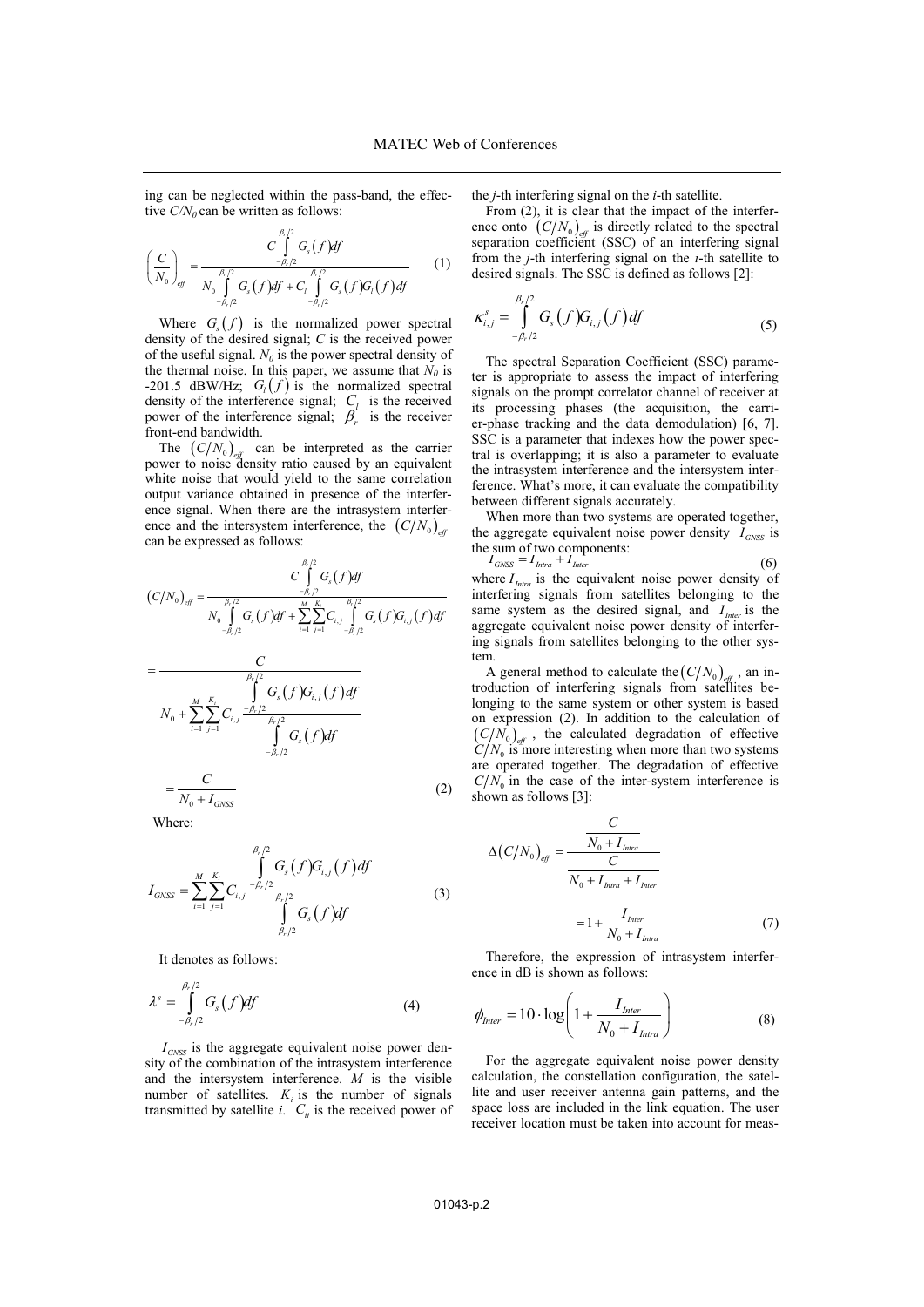uring the interference effects. When a receiver is in a given location m on the earth at any time over a time period, the aggregate equivalent noise power density to a desired signal can be written as follows:

$$
I_m^s(t) = \frac{1}{\lambda^s} \sum_{i=1}^{M(t)} \sum_{j=1}^{K_i} \frac{P_{i,j} G_i(t) G_{user}(t)}{L_{dist}(t) L_{atm} L_{pol}} \kappa_{i,j}^s
$$
(9)

Where  $P_{ii}$  is the transmit power of the *j*-th signal belonging to the *i*-th satellite;  $G_i(t)$  is the satellite antenna gain between the *i*-th satellite and the user receiver at time *t*;  $G_{user}(t)$  is the user receiver antenna gain between the user receiver and the *i*-th satellite at time t;  $L_{dist}(t)$  is the loss of signal due to the distance *i*-th satellite and user at time *t*;  $L_{atm}$  is the loss of the signal due to the atmospheric loss;  $L_{pol}$  is the polarization mismatch loss.  $P_{ij}$  is the transmit power control to the *i*-th satellite;  $G_i(t)$ 

Note that Expression (9) is the sum of all equivalent noise power density from all signals of all satellites in view at any time. When the desired satellite is used, it must subtract the power spectral density of the desired signal from the desired satellite. Calculation of  $I_m^s(t)$ for every interference scenario at every time in every place needs more time for simulations.

The atmospheric loss  $L_{atm}$  is estimated to be 0.5 dB for all signals and systems [3]. We assume that the WASS user receiver antenna is with 0 dBi gain, but 3dBi gain for the GPS user receiver antenna. The polarization mismatch loss is assumed to be 4.0dB and 3dB respectively for GPS and WASS. The satellite antenna gain  $G_i(t)$  is a function of the off-boresight angle *a* [3], it can be illustrated in Figure 1:



Figure 1. Illustration of off-boresight angle

The off-boresight angle *a* can be calculated as a function of the satellite semi-major axis RSV, the Earth Radius Re and the satellite elevation angle at the user receiver el:

$$
\alpha = \sin^{-1} \left[ \frac{R_e \sin \left( el + 90^{\circ} \right)}{R_{\rm SV}} \right] \tag{10}
$$

Typical profile of GPS Block IIA satellite antenna gain is depicted in the Figure 2:



Figure 2. Typical satellite antenna gain

The signal distance loss  $L_{dist}(t)$  can be expressed as follows:

$$
L_{dis}(t) = \left(\frac{c}{4\pi d(t)f_0}\right)^2\tag{11}
$$

Where  $c$  is the speed of light,  $d(t)$  is the distance of satellite and user at time  $t, f_0$  is the signal center frequency.

# 2.2 *Effects of the Doppler frequency shift*

The Doppler frequency shift caused by the satellite motion on the GNSS carrier frequency is important for the interference assessment. In this paper, the GNSS receiver is assumed to be stationary on the earth. The Doppler frequency shift is related to the Doppler velocity, it can be expressed as follows:

$$
f_{Doppler} = \frac{f_0 v_d}{c} \tag{12}
$$

Where  $v_d$  is the Doppler velocity, which is the component of the satellite velocity towards the user receiver.

When the Doppler frequency shift is considered, the  $(C/N_0)_{\text{cm}}$  can be rewritten as follows:

$$
(C/N_0)_{gf} = \frac{C}{N_0 + \sum_{i=1}^{M} \sum_{j=1}^{K_i} C_{i,j} \frac{\int_{\beta_i f_2}^{\beta_i f_2} G_s(f + f_{D_s}) G_{i,j}(f + f_{D_{i,j}}) df}{\int_{\beta_i f_2}^{\beta_i f_2} G_s(f + f_{D_s}) df}}
$$
(13)

And the spectral separation coefficient (SSC) is shown as follows:

$$
\kappa_{i,j}^s = \int_{-\beta_r/2}^{\beta_r/2} G_s \left( f + f_{D_s} \right) G_{i,j} \left( f + f_{D_{i,j}} \right) df \tag{14}
$$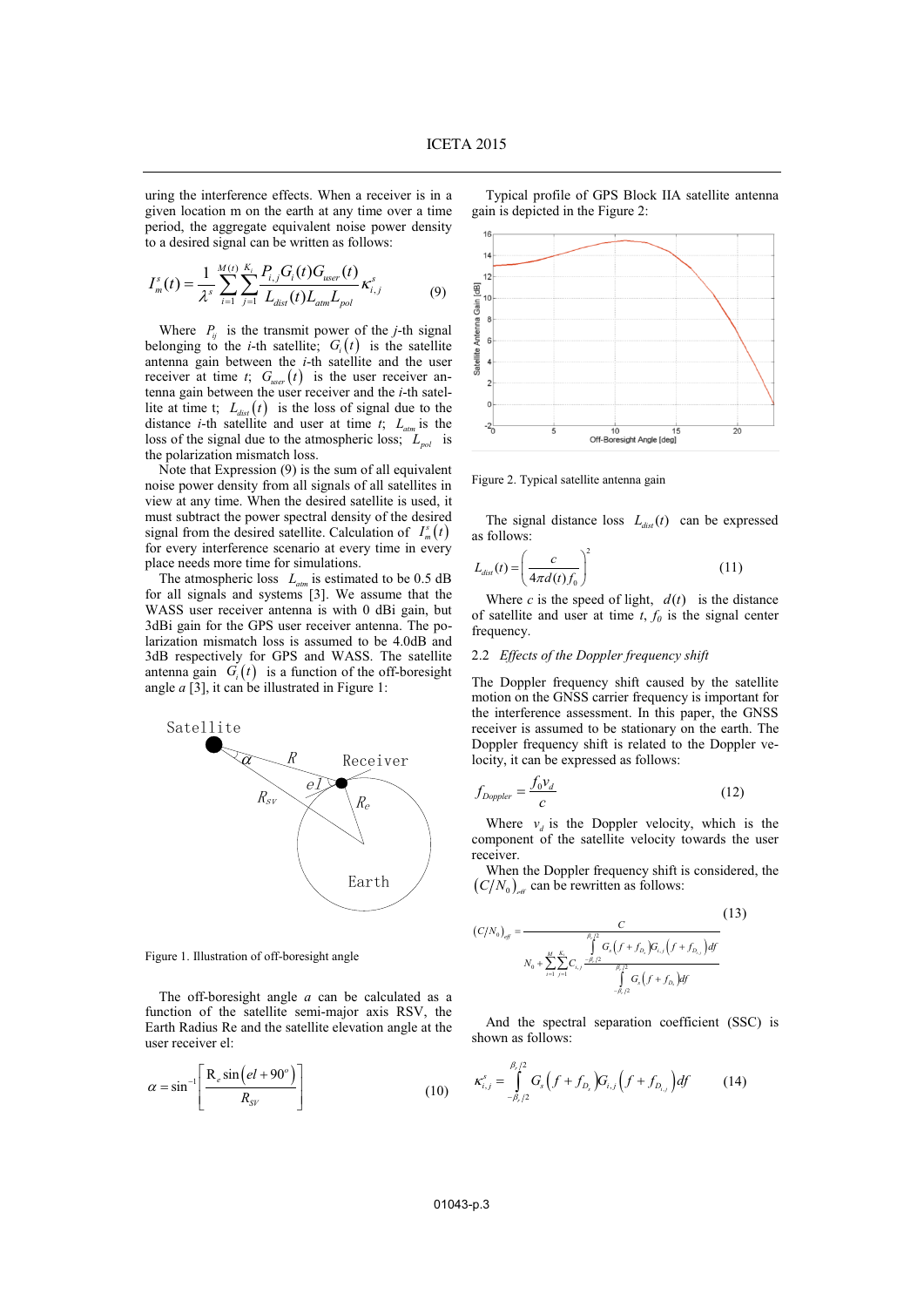Where  $f_{\text{D}}$  is the Doppler frequency shift of the Where  $f_{D_i}$  is the Doppler frequency shift of the desired signal;  $f_{D_i}$  is the Doppler frequency shift of the *j*-th interfering signal on the *i*-th satellite.  $f_{\bar{D}_{i,j}}$ 

#### 2.3 *Influences of the codes*

In many cases, the line spectrum of short-code signal is often approximated by a continuous power spectral density (PSD) without fine structure. This approximation is valid for signals corresponding to long spreading code, but is not appropriate for short-code signals, for example, the C/A code interference to other C/A code signals [4]. For the case of GPS C/A-code with a data rate of 50 sps, the maximum value of real SPD is higher than the ideal smooth PSD. It is shown that the GPS C/A-code real SSC must be different from the analytical SSC. As we can see from Figure 3, GPS C/A-Code Self SSC is the function of Doppler frequency shift.



Figure 3. GPS C/A-Code Self SSC vs Doppler frequency shift

For different center frequency  $f_0$ , the Doppler frequency shift can be calculated by expression (12). Simulations have shown that the maximum Doppler frequency shift appears when the satellite is at the horizon position.

### 3 SIMULATION AND RESULTS

#### 3.1 *Simulation parameters*

Table 1. Space constellations parameters

| Parameter       | <b>GPS</b>                       | WAAS                                                                      |  |
|-----------------|----------------------------------|---------------------------------------------------------------------------|--|
| Constellation   | 24/6<br>Plus 3 active<br>spares. | There satellites:<br>$107.3^{\circ}W$<br>$98^{\circ}W$<br>$133^{\circ}$ W |  |
| Inclination (o) | 55                               | 0                                                                         |  |
| Eccentricity    | 0                                | 0                                                                         |  |

| Semi-major Ax-<br>is(km)                        | 26559.7 | 42164.2 |  |
|-------------------------------------------------|---------|---------|--|
| The grace constellations perspectors of CDS and |         |         |  |

The space constellations parameters of GPS and WAAS are summarized in the Table 1.

For GPS, a 27-satellites constellation is taken in the interference simulation. The WAAS is an air navigation aid developed by the Federal Aviation Administration to augment the GPS, with the goal of improving its accuracy, integrity and availability. The WAAS space segment consists of three commercial satellites: Inmarsat-4 F3, Telesat's Anik F1R and Intelsat's Galaxy 15 [8].

It can be seen that a lot of attention must be paid to the signals spectrum overlaps at L1 band among these systems. Thus, we will only concentrate the interference on the L1 band in this study. All the L1 signals include: GPS C/A, L1C, P(Y) and M-code signals; the WAAS L1 C/A signal that will be taken into account in the simulations. All the L1 signals will be taken into account in the simulations. The following Table 2 is used to summarize the characteristics of GPS and WAAS signals to be transmitted in L1 band. The detailed information about the signal parameters can be respectively found in the GPS Interface Control Document [8].

Table 2. GPS and WAAS signal parameters in L1band

| System     | Service<br>Type | Carrier<br>Frequency<br>(MHZ) | Modulation<br>Type | Chip Rate<br>(Mcps) |
|------------|-----------------|-------------------------------|--------------------|---------------------|
| <b>GPS</b> | C/A             | 1575.42                       | <b>BPSK</b>        | 1.023               |
|            | P(Y)            | 1575.42                       | <b>BPSK</b>        | 10.23               |
|            | M               | 1575.42                       | BOC(10,5)          | 5.115               |
|            | L1C             | 1575.42                       | MBOC(6,1,<br>1/11) | 1.023               |
| WASS       | L1<br>C/A       | 1575.42                       | <b>BPSK</b>        | 1.023               |

3.2 *Simulation results* 

Table 3. Simulation parameters

| Parameter                 | Value                    |
|---------------------------|--------------------------|
| Time period               | 10 days                  |
| Time step                 | 60 second                |
| Grid Resolution           | $5^\circ \times 5^\circ$ |
| <b>Elevation Angle</b>    | $5^{\circ}$              |
| <b>Emission Bandwidth</b> | GPS: 30.69MHz            |
|                           | WAAS: 30.69MHz           |
| Front End Bandwidth       | 40.92MHz                 |

All interference simulation results are referred to the worse case scenarios. The worse scenarios are assumed as the minimum emission power for desired signal, the maximum emission power for all interfered signals and the maximum  $(C/N_0)$ <sub>eff</sub> degradation of interference over all time steps. It must be noted that the mean case scenarios and better scenarios are also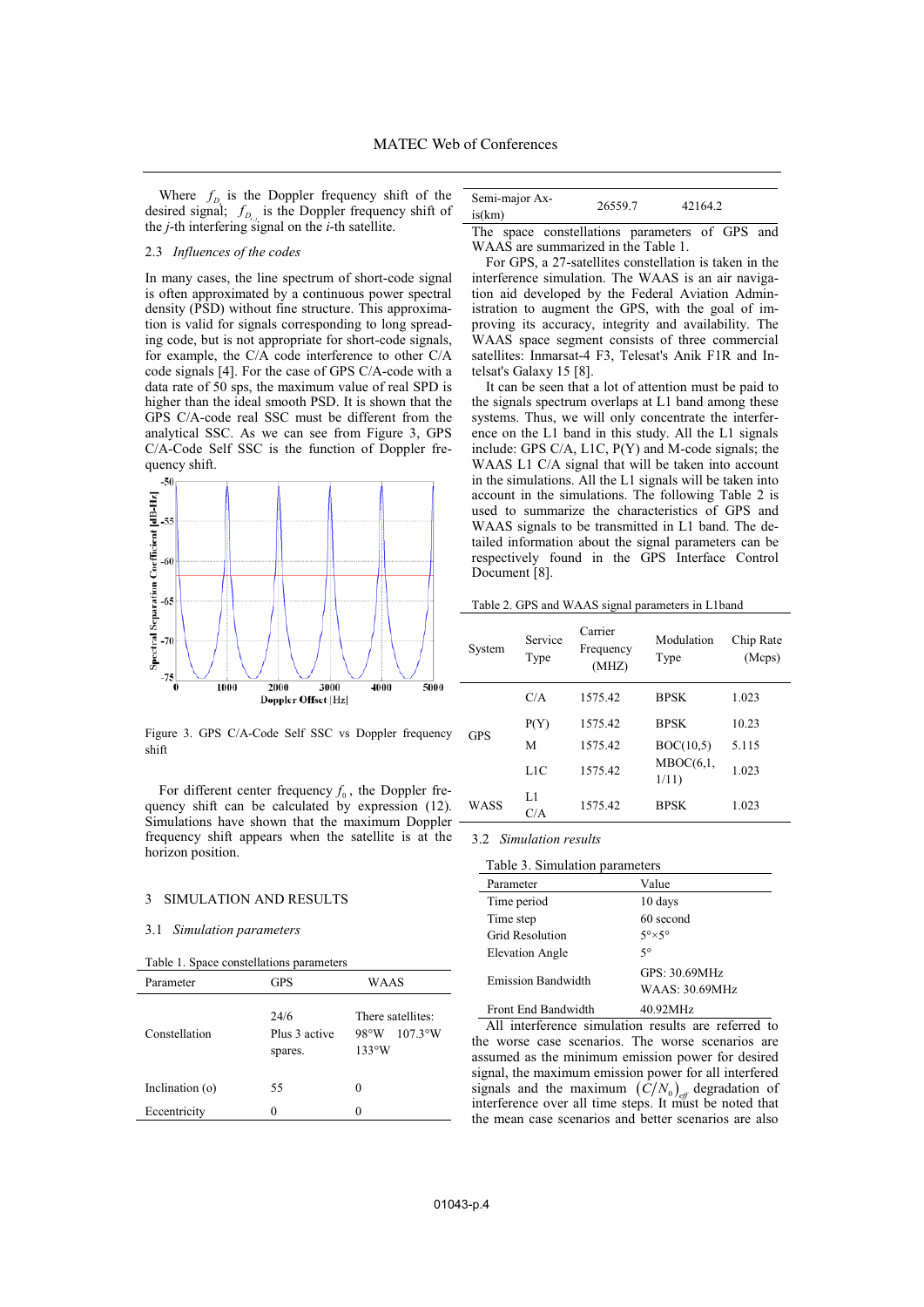used in the interference calculation. However, in this paper, we only show the results for the worse case scenarios.

The following table summarizes the simulation parameters that have been considered in this paper.

Figure 4 and Figure 5 show the maximum  $C/N_0$ degradation of GPS civil signals due to the WAAS intersystem interference in L1 band. It can be seen that the intersystem degradations on L1C signal is very small and never greater than or equal to 0.08dB. The GPS C/A-code signal degradation is raised from 0 dB to 0.25 dB. Thus, we can see the WAAS signal has a very small effect on the GPS L1C civil signal.



Figure 4. Max.  $C/N_0$  degradation of GPS C/A-code due to WAAS intersystem interference in L1 band



Figure 5. Max. *C/N0* degradation of GPS L1C signal due to WAAS intersystem interference in L1 band



Figure 6. Max.  $C/N_0$  degradation of GPS L1P signal due to WAAS intersystem interference in L1 band



Figure 7. Max.  $C/N_0$  degradation of GPS L1 M-code signal due to WAAS intersystem interference in L1 band

In the cases that GPS military signals interfered by WAAS are presented in Figure 6 and Figure 7. The maximum value  $C/N_0$  degradation of GPS L1P signal is increased to 0.06 dB, and the intersystem degradation on L1 M-code is very small.

The maximum  $C/N_0$  degradation result of WAAS signal due to GPS signals in L1 band is also shown in Figure 8. The maximum value of  $C/N_0$  degradation of WAAS L1 signal is increased to 2.82 dB. A significant increase of the maximum value due to more signals in GPS L1 band, especially M-code and P-code emission power, are high in the worse scenario.



Figure 8. Max.  $C/N_0$  degradation of WASS L1 signal due to GPS intersystem interference on L1 band

All the results are shown that the introduction of the WAAS system leads to the intersystem interference for the GPS. But the values are smaller than the GPS interfered with WAAS. It can be found that the WAAS provides a sound foundation for compatibility with GPS.